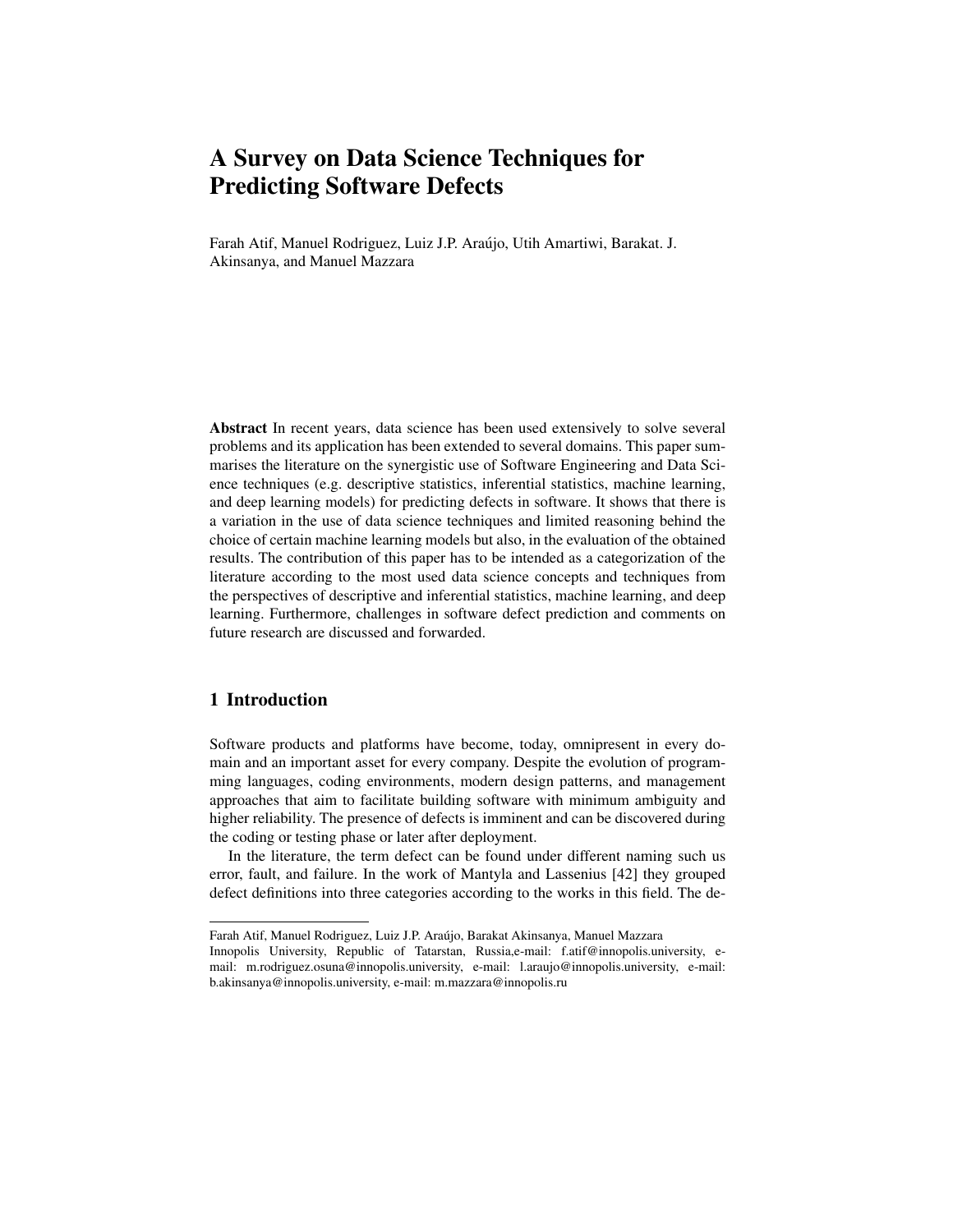fects can be perceived as failures when they cause the crashing of the system or yield faulty results [42] [32] [54]. From the IEEE Standard failure is defined as "the inability of a function to meet the expected requirements". Other defined defects as faults, which are errors in the code but not necessarily lead to system failure [8] [1] [48]. IEEE defines faults as "incorrect decision taken while understanding the given information, to solve problems or in implementation of process". Also, defects can be considered as a deviation from quality [17] [33] [25] [49]. From the PSP perspective, the defect is counted when a change in the program occurs.

Data Science (DS) is a scientific field and paradigm that is driving a re-search evolution in statistics, computer science, and Artificial Intelligence (AI). It emphasizes the use of general methods without changing its application, irrespective of the domain. DS aims to meet the challenges of the increasing demand and sustainable future while ensuring the best solutions. Over the years, DS has proved its ability to improve the software engineering process by following methodologies to retrieve useful insights from data [26].

Software Defects Prediction (SDP) in early stages is essential for software reliability, and quality [4]. Detecting defects after the release of the software is an exhausting, and time-consuming process. Hence, the ability to make earlier predictions will help to reduce the effort, and cost of resolving these defects. This survey aims to investigate different Data Science approaches and applications for predicting defects in software.

In this paper, we continue the work initiated in [3] about the investigation of synergistic approaches between Software Engineering and Data Science. Here we do not intend to provide a full Systematic Literature Review, but instead to summarise an overview of the most commonly used techniques. The collection of references and papers have been conducted querying the major research database such as Google Scholar, DBLP, ACM Digital Library, and IEEE explore using generic keywords such as *software defects, descriptive statistics, statistical inference, defects prediction in software, regression models, software quality*. We left a systematic and more comprehensive approach for a future extension of this work.

The remaining of this paper is summarised as follows. Section 2 describes defects, their impact and their nature. Section 3 presents methods employed for predicting defects . Subsections 1 and 2 show the descriptive and statistic inference methods. Section 4 Regression models, Section 5 presents Classification models for predicting defects. A discussion of the main findings from studies is presented in Section 6. Suggestions for future work is shown in Section 7.

#### 2 Predicting Defects

Software defects can be attributed to many factors, the most common one is human error [24], these types of errors can be classified according to their nature, the severity of the impact they can cause and the priority they have in being fixed.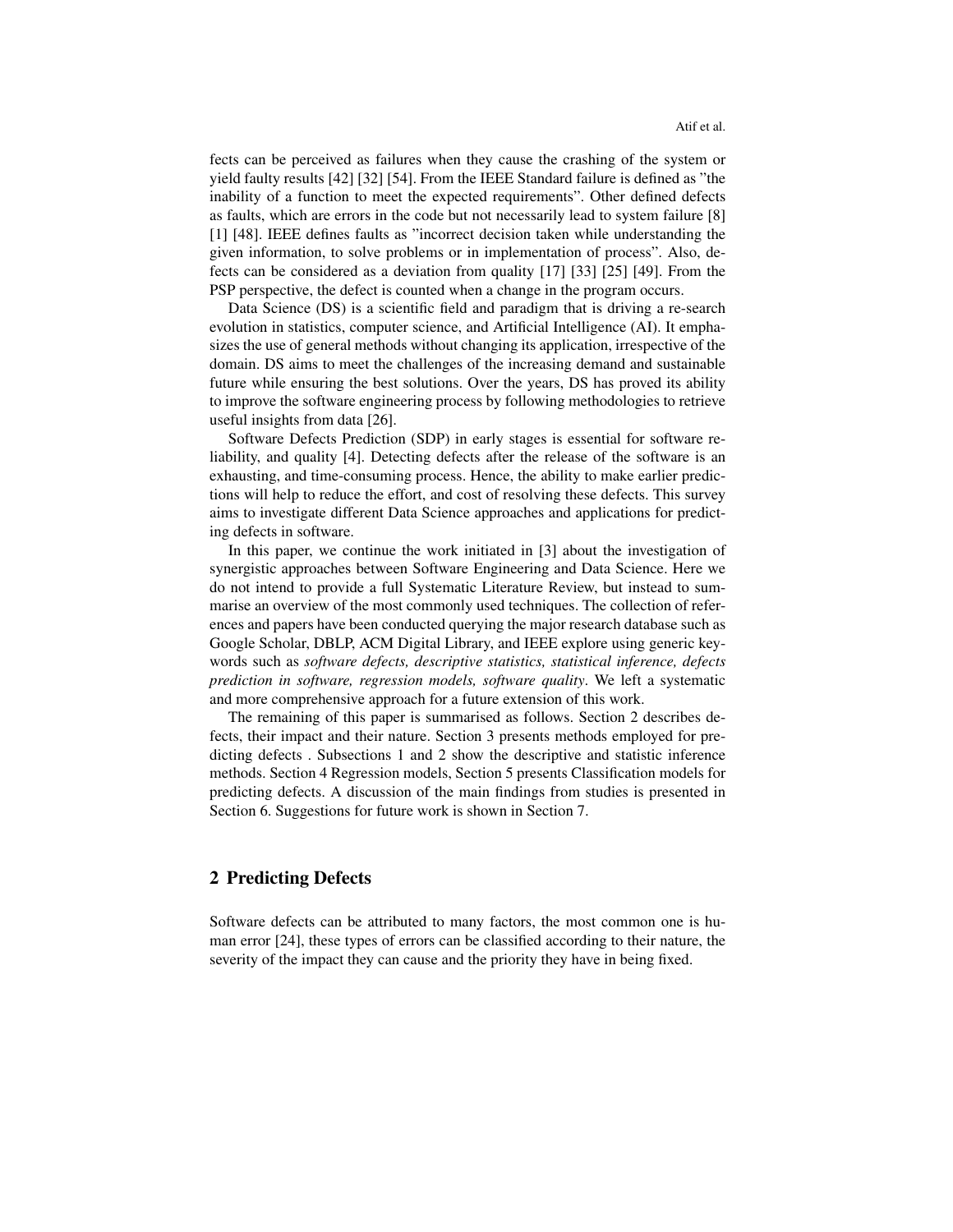The nature of the defects can be grouped into main categories that include performance errors which are bound to the speed, resource consumption response time and stability of the software [37]. Compatibility defects affect the performance of the software on particular types of devices, operating systems, and hardware [46]. Security defects are related to weaknesses that allow a potential security attack [43]. The severity is measured with a number from one to four. A severity error number one is the highest and corresponds to an outage in the system and considerable impact to the user. The severity error number two also implies damage. However, a temporary solution or a circumvention to this issue is available. The remaining severity errors three and four are representative of lesser damage that can range from a touch and feel problem to an annoyance [52].

As aforementioned, predicting defects at early stages contribute to guarantee the reliability of the software and reduce the costs of maintenance. The process of predicting defects aims to classify software modules into fault-prone and none faultprone. In the following, we demonstrate data science techniques used for predicting defects in software.

# 3 Descriptive and Inferential Statistical Methods in Defect Prediction

Statistical methods are important for understanding the data and make the right use of it. In software defect prediction different techniques derived from statistical concepts have been used such as descriptive statistics, and inferential statistics. In this section, we provide the literature review of the techniques used in software DP.

# *3.1 Descriptive Statistics*

Descriptive statistics is a summary statistic used to organize, present, and analyze data. It relies on numerical and graphical techniques [26]. In software defect prediction, descriptive statistic has been used widely to describe the metrics obtained from the software [40] [6] [57] [21] [51] by calculating the mean, the variance, the median, the maximum, and the minimum. The most used metrics in this area are Chidamber and Kemerer (CK) set of object-oriented metrics, lines of code (LOC) metric, McCabe Cyclomatic complexity metric, and Halstead's metrics. Descriptive statistics is also used to understand the dataset in this work [10] the mean of lines of code and the mean of vulnerabilities were calculated for each application in the dataset.

In the works of [11] [7], the mean and the standard deviation have been used for measuring the uncertainty of the predictions. Which is caused by the flipping between cross-validation runs by the classifiers. Metrics used for model evaluation are namely the accuracy, precision, recall, and F-score. This work [7] suggests that the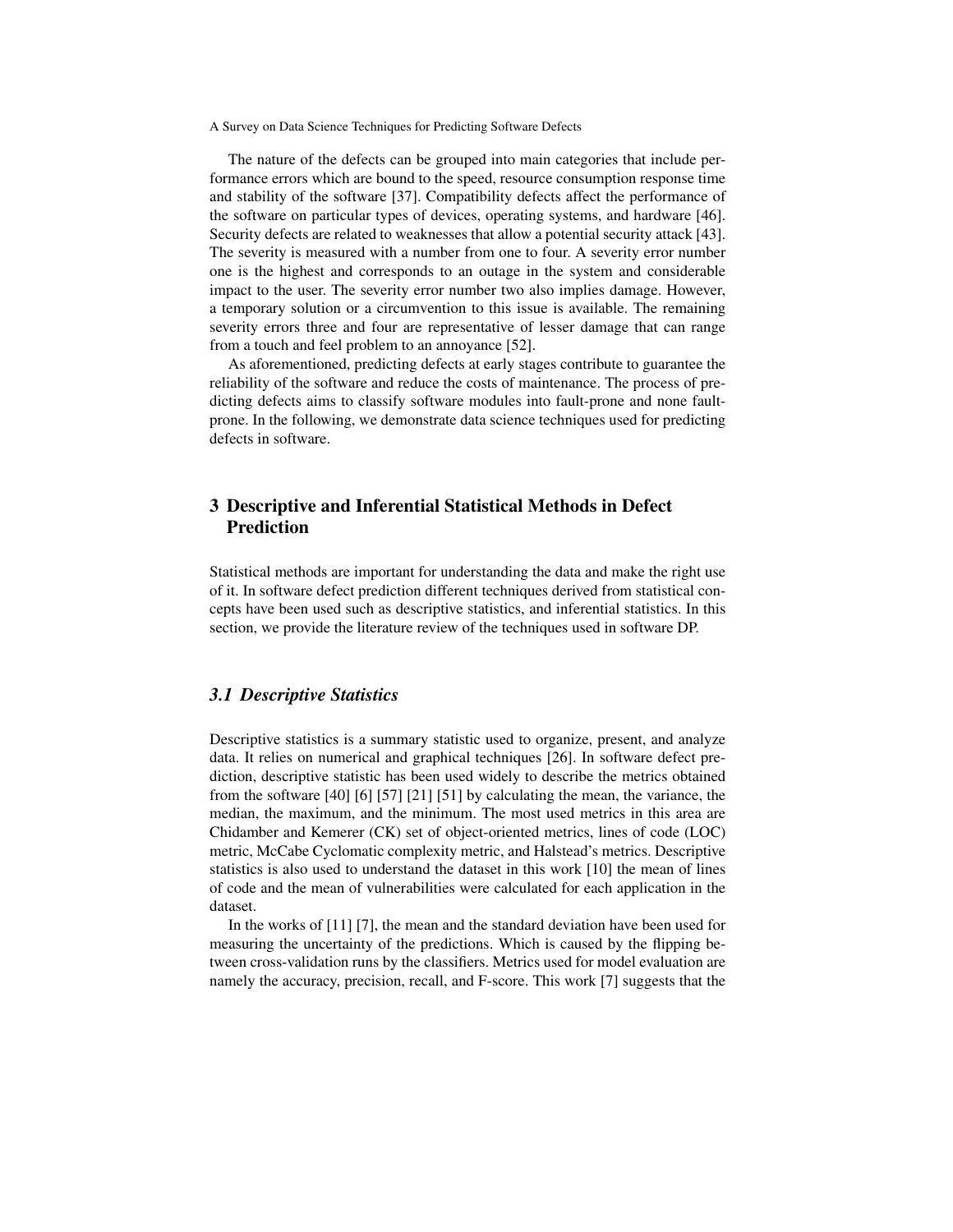Atif et al.

oscillations in predictions can be caused by the fold generation. Also, non-stratified folding may cause class imbalance, which can significantly affect the performance of the model.

# *3.2 Statistical Inference Methods*

Statistical Inference (SI) is the process of inferring something about a population based on what is measured in the sample. It is divided into two types, parametric and non-parametric. The parametric statistics requires some assumptions about the population parameters. The most used assumption about data is the normal distribution, some papers also considered the homogeneity of variance. In the work of [38], the Shapiro-Wilk test for normality has been used, and Levene's test for homogeneity. If the data does not meet the assumption, then non-parametric statistics should be applied.

Some researchers do such a preliminary process to identify important features and metrics. In this work [58], correlation analysis has been used before building the model to check whether there is a relationship between the number of defects and the metrics. [2] selected k-best features using Chi-square for three datasets. To handle the problem of the non-normal distribution of data, density kernels such as Gaussian, Epanechnikov, Biweight, and Triweight are used in [29]. Furthermore, correlation analysis both parametric (Pearson) and non-parametric (Spearman) supports the evaluation of relationships between metrics, the existence of col-linearity, and evaluate the prediction [39]. For instance, Pearson and Spearman correlations are used to measure the goodness of fit of regression model in [28], [23], [6], and [21]. In [53] correlation between independent values has been used to check collinearity. However, in real data, the correlation between metrics exists and can affect the prediction quality. To cover the multi-collinearity, dimensionality reduction technique called principal component analysis (PCA) was applied for this problem in [58].

Comparative analysis in defect prediction is used to compare models [20] [36], defect metrics, process metrics, and evaluation metrics[38]. The parametric statistics used to compare between two groups are z-test[20] and T-test [36] while Analysis of Variance (ANOVA) used to compare more than 2 groups. In [38] Wilcoxon matched pair, a non-parametric comparative analysis is also used to identify which process metrics improve defect prediction models based on product metrics. In [36], Analysis of Variance (ANOVA) has been used with Post-hoc analysis and Bayesian approach to compare the result of defect prediction between models. To evaluate the model, Area Under ROC Curve (AUC) and an alternative named H measures have been used for model evaluation. These evaluations are compared by using non-parametric statistics called the Friedman test and got no significant difference between them. Moreover, the review analysis in [31] also suggests using effect size for better evaluation.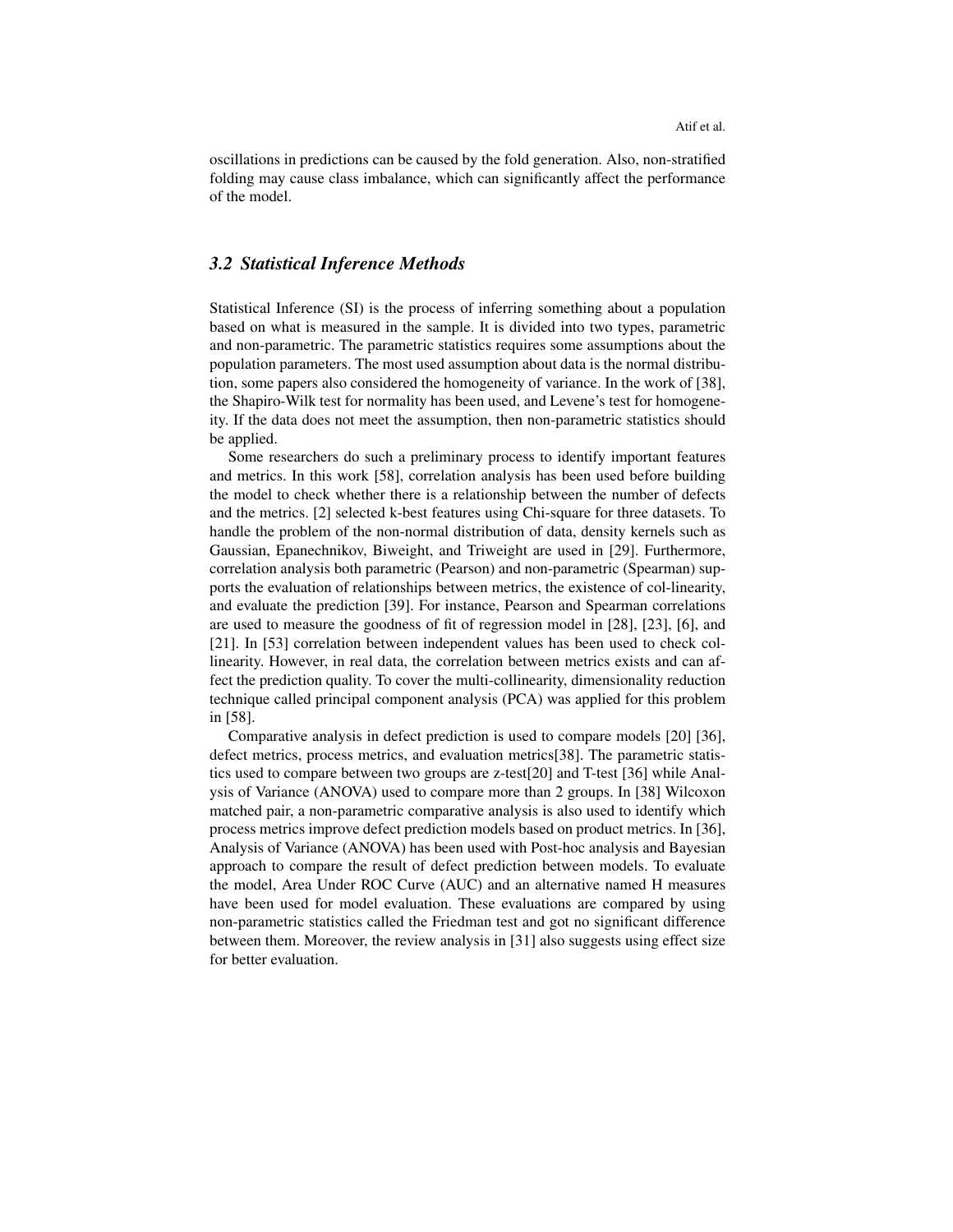#### 4 Regression Models

Regression techniques are powerful statistical methods that have been exploited for predictions and in classification. In this section, we present the use of linear regression, logistic regression, and Poisson regression in DP.

# *4.1 Linear Regression*

(LR)Regression methods allow predicting unknown variable based on one or more known variables [21]. It has been used in DP for different purposes and in different ways. In [58] LR was used to predict defects on a dependency graph to identify dependencies between pieces of code, it was also used by [23] to predict defects from defect history in SAP Java code.

# *4.2 Logistic Regression*

Logistic regression is a generalisation of the linear regression to binary classification [45]. In the works of [6] [21] [51] it was used to study the relationship between the metrics and fault-proneness of classes.

It also has been used as a classifier for LSTMs [9] [56] and deep belief network (DBN) [58]. Many works employed logistic regression, which predicts the probability of being a defect. If the predicted probability is greater than a threshold -usually 0.5- they label it as a defect, if it is less than the threshold, then it is labeled as non-defect [30] [45].

The work of [51] held an empirical validation of object-oriented metrics for predicting the fault proneness in the classes on a large dataset. It compared the performance of logistic regression with two machine-learning methods (decision trees (DT) and artificial neural networks (ANN)).

With a different approach in [9] Random Forests (RF) outperformed significantly logistic regression on Samsung dataset. However, logistic regression performed better than RF on smaller dataset Promise.

In the work of [21] both linear and logistic regressions were used, univariate and multivariate on CK metrics. Univariate regression analysis is used to examine the effect of each metric separately, while multivariate regression analysis examines the common effects of the metrics in fault-proneness detection [21]. They used both regressions because logistic regression only classifies a class into a defect or not. However, it is necessary to predict the number of bugs in a class, that is why linear regression has been used to predict the number of bugs.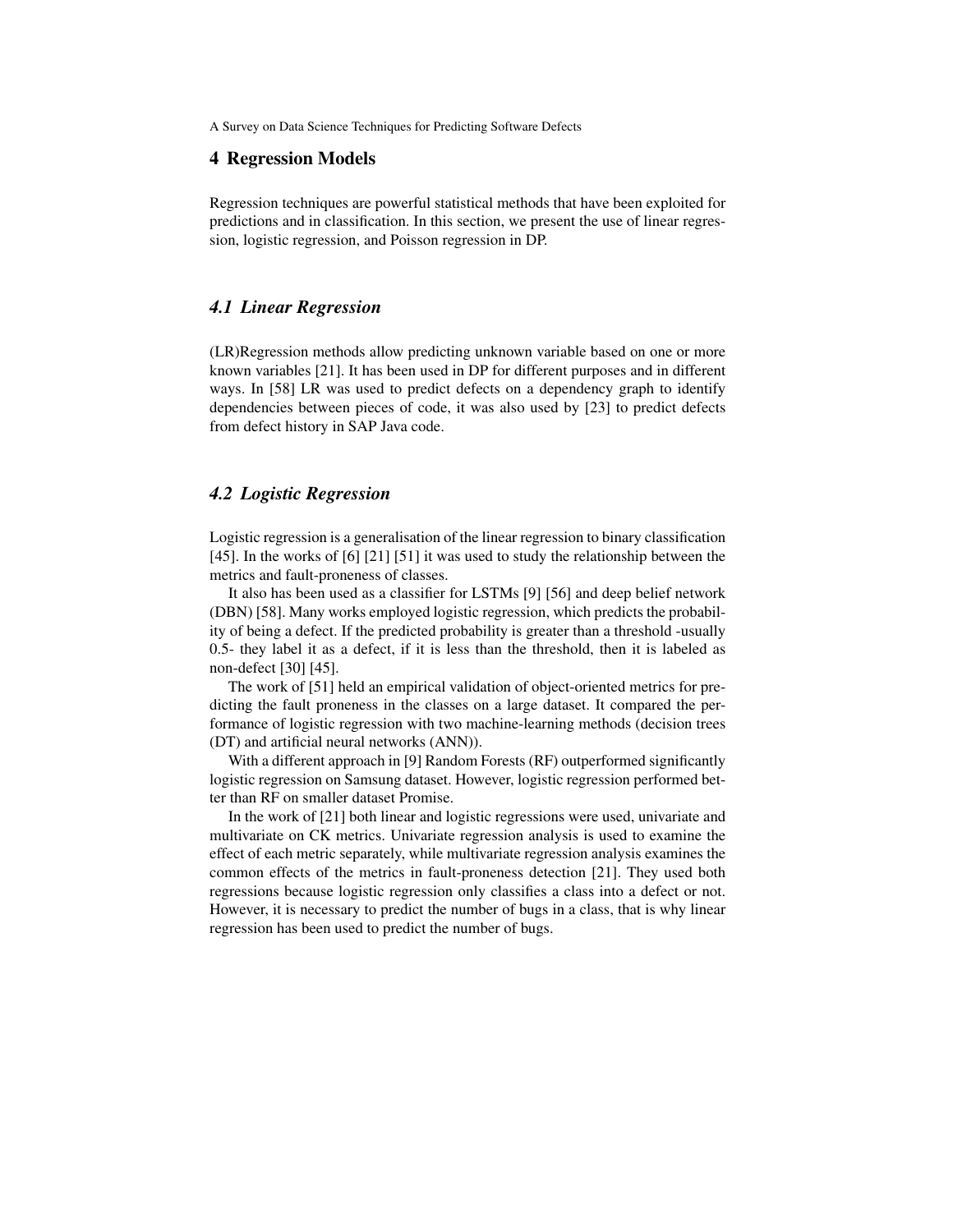### *4.3 Poisson Regression*

Poisson regression is another type of regression that is used to model counted data and contingency tables. In DP, it can be used for small components of software [12]. It was observed that Poisson provides an estimate of several defects in a small component unlike techniques such as discriminant analysis which identifies components that are likely to have defects with a limited number of defects. The methodology consists of calculating the probability of defects regarding an expected number of defects using a defined set of metrics.

# 5 Classifying Software Defects Using Machine Learning & Deep Learning

Classification models aim to classify software modules into defect-prone and nondefect-prone either using software metrics or analyzing log files. In the following section, we demonstrate the use of machine learning and deep learning models for software DP.

# *5.1 Machine Learning Models*

The result of recent research using machine learning and deep learning models for DP tasks has shown promising results. The most commonly used ML models for DP tasks are Random Forest (RF), Support Vector Machine (SVM), Naive Bayes (NB), Logistic Regression, K Nearest Neighbourhood (KNN), Bayesian Networks (BN), Radial basis function (RBF), Decision Tree (DT) and the most commonly used DL models for DP tasks are Artificial Neural Network (ANN), Convolutional Neural Network (CNN), Long short-term memory (LSTM), Multi-Layer Perceptron (MLP).

The work of [14] used weighted SVM to handle the problem of class imbalance. Several researchers have used SVM with different software metrics. In the work of [41], SVM was used on CK metrics and on McCabe Halstead (basic and derived), line count, branch count, misc, error count and density metrics in [11] [19]. Another way SVM was used to predict defects was in [14] using log files. SVM was applied on context vectors obtained with random indexing which is a text analysis technique. The context vectors represent an entry in a log file which represents an event in the system. [18] held a comparative study between the performance of SVM and ANN, The result of the research showed that SVM outperformed ANN when viewing faultproneness prediction as a binary classification task with the NASA dataset.

In the work of [55] [7] [27] , RF models were applied for DP tasks. RF model is an ML model that consists of a set of decision trees that classify input data. The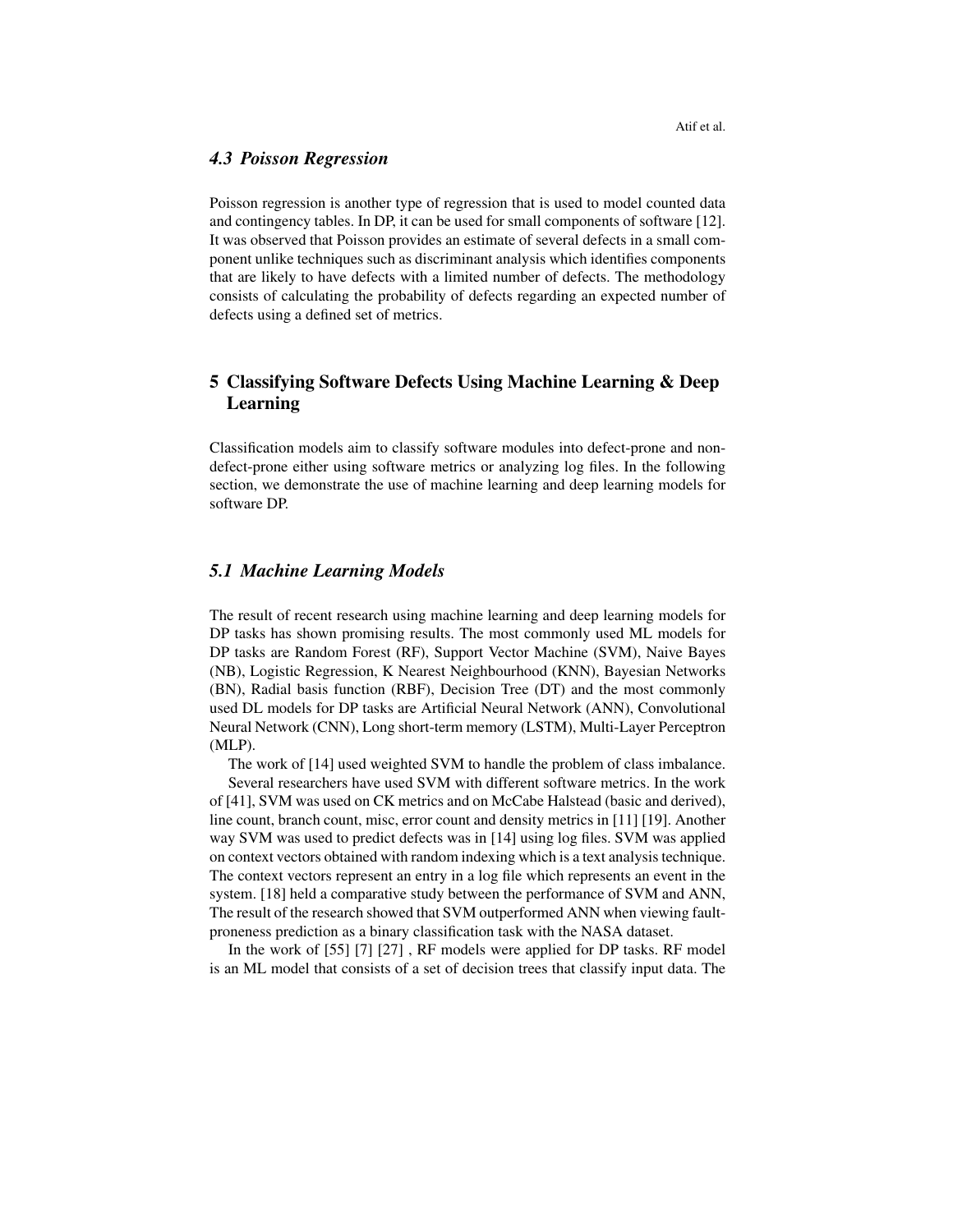output of RF is chosen from the majority predicted value from decision trees. [20] and [34] studied the effectiveness of random forests comparing to some other classification models (logistic regression, Naive Bayes, Discriminant analysis) on NASA datasets. On the same dataset, [11] showed that SVM, RF, and MLP outperformed KNN, Logistic Regression, RBF, and DT. For CM1dataset, SVM slightly outperformed RF and MLP, RF outperformed SVM and MLP for PC1 dataset and MLP outperformed RF and SVM for KC1 and KC3 dataset. In [7], a comparative study of the performance of four classifiers SVM, RF, and NB on NASA datasets. RF got the best result, however, when measuring the stability of the model for the DP task, NB showed more stability compared to other classifiers, which revealed that the model had a low level of flipping in different runs which in opposite SVM is the less stable in KC4 dataset due to its sensitivity to the training data.

Causal methods came to offer better decision making compared to regression models. BN is a directed graph where the nodes represent uncertain variables and arcs that represent a causal relationship between variables [13] [44]. According to [13] the power of BN is its flexibility since the probability values can be assigned to variables and hence the joint probability distribution can be recalculated and conditioned using Bayesian propagation. However, Bayesian models suffer from subjectivity when introducing expert judgements, but their main advantages are using a limited number of metrics and coping with missing data. In [7] NB showed more stability in predicting defects on many datasets compared to SVM and RF.

# *5.2 Deep Learning Methods*

Recent studies showed that neural networks are being applied for classifying modules into defect-prone and non-defect-prone. Feedforward neural network allows a model to learn by propagating the adjusted weights on neurons calculated from the output. The input layer inputs the calculated software metrics which are fed forward into the neural network and the output layer outputs the result of the classification of the module. Through the experiments of [11] [15] the accuracy obtained with neural networks in overall is as good as other ML models like SVM and RF.

CNN provided a new approach for DP tasks than other ML models built using hand-crafted features [35] that correlate with defects but don't capture the semantic of the code source [9]. The result of their work showed an improvement of 12% and 16% in terms of F-measure, comparing to DBN-based and traditional features-based respectively. In [35] CNN was used for DP task as a feature generator to generate semantic and structural features of the source code which was later combined with logistic regression as classifier.

Software predictions using deep generative models were investigated by [22]. The result of their work shows that Stack Sparse Auto-Encoder (SSAE) and Deep Belief Network (DBN) achieve better performance. In the work of [5] , different types of neural networks have been used for DP, which are namely Feedforward Neural Network (FNN), Recurrent Neural Network (RNN), Artificial Neural Net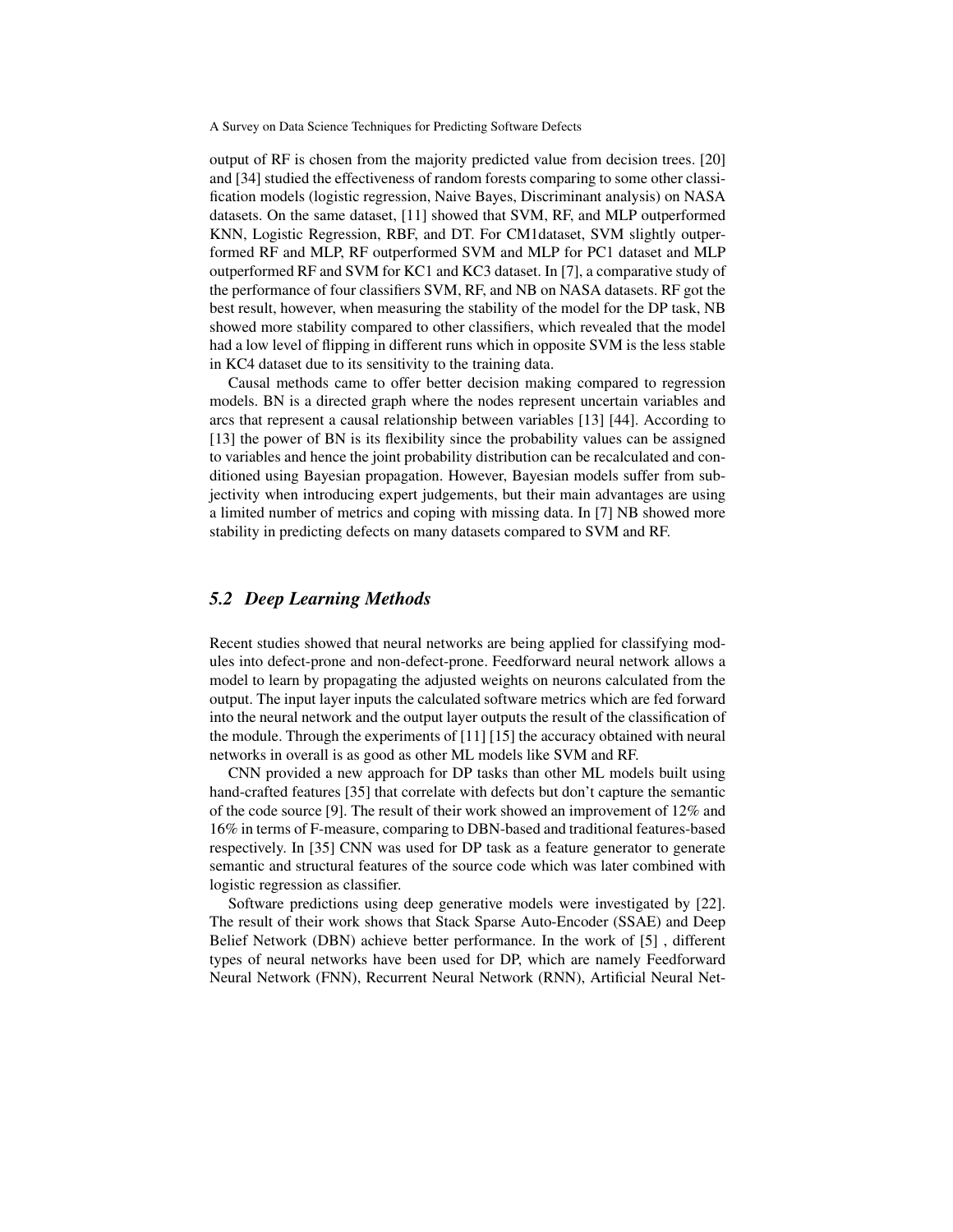work (ANN), and Deep Neural Network(DNN). In the experiment Genetic Algorithm (GA) was used to select the features and Particle Swarm Optimization (PSO) for building the cluster. The models were trained on different datasets from NASA promise software engineering repository. The result of the study reveals that DNN gave the best accuracy.

# 6 Discussion

The overview of the literature shows that in DP, statistical techniques are used in the pre-modeling step and model evaluation, while machine learning models are utilized for the predictions. Descriptive statistics are used to understand the distribution of the data of each variable or samples and identify the possibility of outliers. Inferential statistics helps in identifying the correlation between variables, normalizing data, proceed hypothesis testing for identifying the relevant features for a model. However, sometimes the features are not related directly to defect so that their relation is not significant statistically. Moreover, a machine learning algorithm can cover this problem so that it can predict the defect more accurately.

Many papers studied the performance of ML models on specific datasets such as SVM, Random Forests, Bayes Networks, MLP, NN, CNN, and LSTM. When outliers are present in the dataset SVM's tend to be more effective since they can control them using the margin parameter C, but also they are good when dealing with higher dimensional data, the density functions allow to map to higher dimensions in an optimized way [11]. Random Forest is too robust to outliers and noisy data which make their accuracy high and more significant for large datasets [20]. Logistic regression is also as good as many ML models when features and outputs are linearly related but it doesn't allow to combine multiple features at the same time [56]. Therefore, techniques of multiple classifications as one vs one and one vs all must be used for multiple classifications. However, these machine learning models suffer from different limitations that are hard to reach a consensus about which model is better. We remark many researchers claiming that some models are better than others for some specific datasets and specific metrics. The generalization of results is still questionable till today due to many factors that influence experiments such as metrics chosen and datasets, because the performance of a model is highly dependent on the dataset and metrics [44]. [16] study affirms that classifiers perform differently in different datasets and the focus should be on studying different classifiers instead of proving the performance of one. Ensemble learning in this case can be adequate to shift the focus from the model to the quality of dataset and metrics to use.

Moreover, there here has been little reasoning about the choice and size of software metrics. Appropriate features are very important for the model, it's essential to have a set of effective metrics that truly contribute to DP to reduce the parameter size of the model, but also to understand the relationship between them and their effect on the prediction. The work of [44] highlighted the relationship between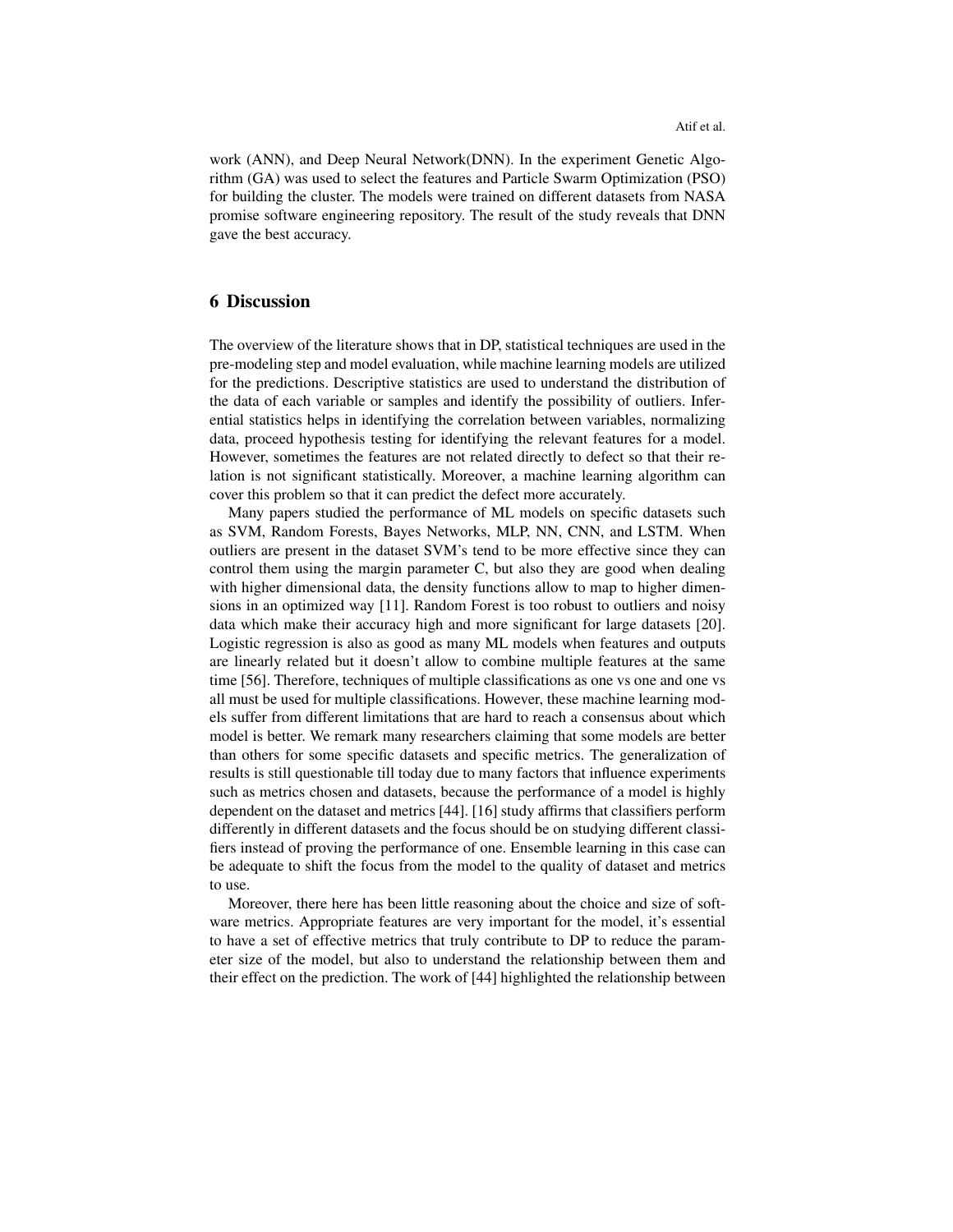different software metrics and defects tested on different datasets. It would be interesting to explore the effectiveness of obtained metrics, first, in predicting defects and, second, on datasets used in the experiments adding the NASA datasets to clarify assumptions made about the influence of metrics, dataset, and the model. We also recommend the use of techniques of feature selection like cross-validation or inferential statistic techniques before conducting any experiment.

The NASA datasets are the most used by researchers in this area, it allows comparing the performance of methods proposed in the literature, but they do not help to generalize results to other software. Moreover, NASA datasets suffer from duplicated cases [50] especially in MC1, PC2 and PC5 datasets the rate of repeated instances are estimated 79%, 75% and 90% respectively [19] . In ML duplicated cases prevent the model from learning useful patterns since data that are in training are seen in the validation. Also, reducing the size of the dataset can bias the model and hence less accurate results. For this reason, data pre-processing should be conducted properly before any experiment.

Another problem that is encountered in DP is the imbalanced data, which means that samples of some classes are frequent than others. This phenomenon influences the classifiers generally by over-predicting majority classes. The survey [30] shows that using the resampling technique can help to overcome this data imbalance problem.

#### 7 Conclusion and Future Research

Software bugs, errors, defects, or different names can be assigned to them, but they remain a quality problem in software engineering. Experts claim that 3 or 4 defects per 1000 lines of code are enough to make a drastic degradation of the quality of the software. Moreover, the impact of defects are negative on economic, business and human sides [47]. Defect prediction aims to automate the prediction of defects and help testers in spotting and correcting the right defective components for reliable software.

Throughout this paper, we surveyed the application of Data Science in DP, whose contribution to this domain is remarkable. The literature is abundant of works that interest in this area of software engineering. Among the sub-fields of Data science, ML models got the largest part of the interest of researchers. Many ML models have been applied to different datasets with different techniques, and many empirical studies were conducted to measure the effectiveness and power of models against others. The inferential and descriptive statistic concepts were not addressed specifically in DP. However, they were used and present in most of the experiments to measure the goodness of fit and the goodness of estimate of models, and in other cases to evaluate the capability of models in different conditions.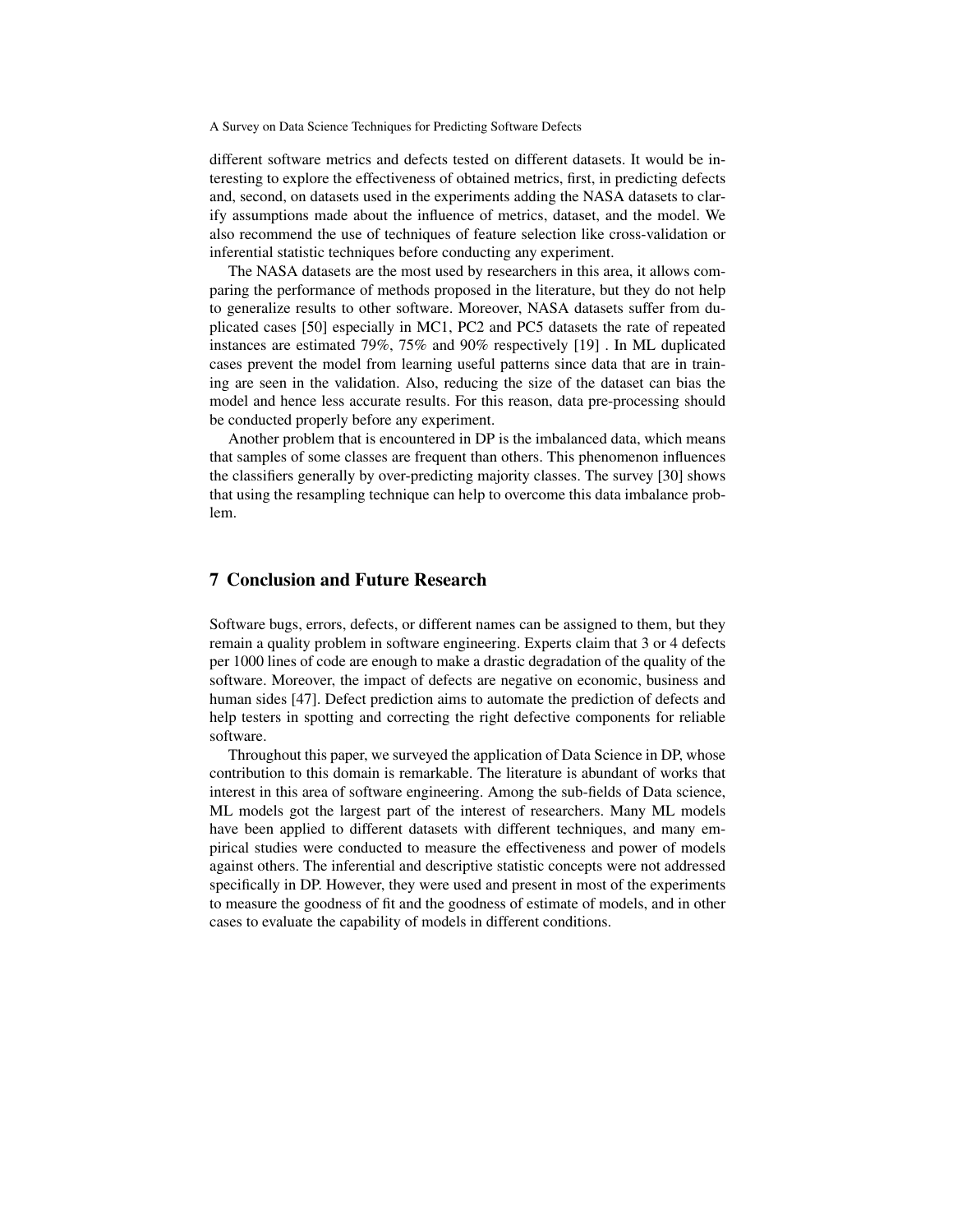## References

- 1. Ieee standard glossary of software engineering terminology. IEEE Std 610.12-1990 pp. 1–84 (1990). https://doi.org/10.1109/IEEESTD.1990.101064
- 2. Agarwal, S., Gupta, S., Aggarwal, R., Maheshwari, S., Goel, L., Gupta, S.: Substantiation of software defect prediction using statistical learning: An empirical study. In: 2019 4th International Conference on Internet of Things: Smart Innovation and Usages (IoT-SIU). pp. 1–6. IEEE (2019)
- 3. Akinsanya, B., Araujo, L.J., Charikova, M., Gimaeva, S., Grichshenko, A., Khan, A., Mazzara, ´ M., Shilintsev, D., et al.: Machine learning and value generation in software development: a survey. Proceeding of International Conference on Software Testing, Machine Learning and Complex Process Analysis (TMPA-2019) (2019)
- 4. Alsawalqah, H., Faris, H., Aljarah, I., Alnemer, L., Alhindawi, N.: Hybrid smote-ensemble approach for software defect prediction. In: Computer Science On-line Conference. pp. 355– 366. Springer (2017)
- 5. Ayon, S.I.: Neural network based software defect prediction using genetic algorithm and particle swarm optimization. In: 2019 1st International Conference on Advances in Science, Engineering and Robotics Technology (ICASERT). pp. 1–4. IEEE (2019)
- 6. Basili, V.R., Briand, L.C., Melo, W.L.: A validation of object-oriented design metrics as quality indicators. IEEE Transactions on software engineering 22(10), 751–761 (1996)
- 7. Bowes, D., Hall, T., Petric, J.: Software defect prediction: do different classifiers find the same ´ defects? Software Quality Journal 26(2), 525–552 (2018)
- 8. Burnstein, I.: Practical software testing: a process-oriented approach. Springer Science & Business Media (2006)
- 9. Dam, H.K., Pham, T., Ng, S.W., Tran, T., Grundy, J., Ghose, A., Kim, T., Kim, C.J.: A deep tree-based model for software defect prediction. arXiv preprint arXiv:1802.00921 (2018)
- 10. Dam, H.K., Tran, T., Pham, T.T.M., Ng, S.W., Grundy, J., Ghose, A.: Automatic feature learning for predicting vulnerable software components. IEEE Transactions on Software Engineering (2018)
- 11. Elish, K.O., Elish, M.O.: Predicting defect-prone software modules using support vector machines. Journal of Systems and Software  $81(5)$ , 649–660 (2008)
- 12. Evanco, W.M.: Poisson analyses of defects for small software components. Journal of Systems and Software 38(1), 27–35 (1997)
- 13. Fenton, N., Neil, M., Marsh, W., Hearty, P., Marquez, D., Krause, P., Mishra, R.: Predicting software defects in varying development lifecycles using bayesian nets. Information and Software Technology 49(1), 32–43 (2007)
- 14. Fronza, I., Sillitti, A., Succi, G., Terho, M., Vlasenko, J.: Failure prediction based on log files using random indexing and support vector machines. Journal of Systems and Software 86(1), 2–11 (2013)
- 15. Gayathri, M., Sudha, A.: Software defect prediction system using multilayer perceptron neural network with data mining. International Journal of Recent Technology and Engineering 3(2), 54–59 (2014)
- 16. Ghotra, B., McIntosh, S., Hassan, A.E.: Revisiting the impact of classification techniques on the performance of defect prediction models. In: Proceedings of the 37th International Conference on Software Engineering-Volume 1. pp. 789–800. IEEE Press (2015)
- 17. Gilb, T., Graham, D.: Software inspections. Addison-Wesley Reading, Masachusetts (1993)
- 18. Gondra, I.: Applying machine learning to software fault-proneness prediction. Journal of Systems and Software 81(2), 186–195 (2008)
- 19. Gray, D., Bowes, D., Davey, N., Sun, Y., Christianson, B.: Using the support vector machine as a classification method for software defect prediction with static code metrics. In: International Conference on Engineering Applications of Neural Networks. pp. 223–234. Springer (2009)
- 20. Guo, L., Ma, Y., Cukic, B., Singh, H.: Robust prediction of fault-proneness by random forests. In: 15th international symposium on software reliability engineering. pp. 417–428. IEEE (2004)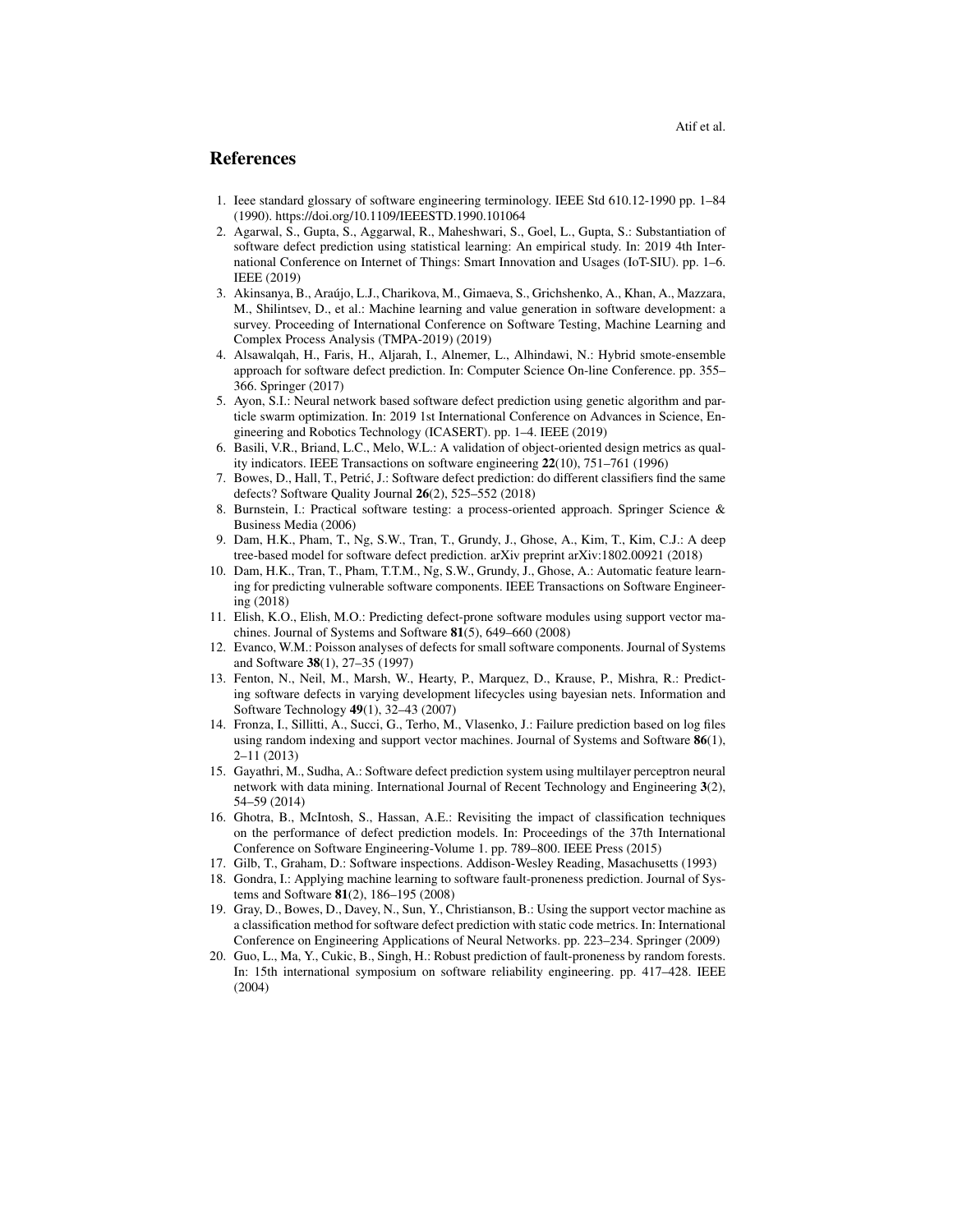- 21. Gyimothy, T., Ferenc, R., Siket, I.: Empirical validation of object-oriented metrics on open source software for fault prediction. IEEE Transactions on Software engineering 31(10), 897– 910 (2005)
- 22. Hasanpour, A., Farzi, P., Tehrani, A., Akbari, R.: Software defect prediction based on deep learning models: Performance study. arXiv preprint arXiv:2004.02589 (2020)
- 23. Holschuh, T., Pauser, M., Herzig, K., Zimmermann, T., Premraj, R., Zeller, A.: Predicting defects in sap java code: An experience report. In: 2009 31st International Conference on Software Engineering-Companion Volume. pp. 172–181. IEEE (2009)
- 24. Huang, F., Strigini, L.: Predicting software defects based on cognitive error theories. In: 2018 IEEE International Symposium on Software Reliability Engineering Workshops (ISSREW). pp. 134–135. IEEE (2018)
- 25. Humphrey, W.S.: A discipline for software engineering. Pearson Education India (1995)
- 26. Igual, L., Seguí, S.: Introduction to data science. In: Introduction to Data Science, pp. 1–4. Springer (2017)
- 27. Jacob, S.G., et al.: Improved random forest algorithm for software defect prediction through data mining techniques. International Journal of Computer Applications 117(23) (2015)
- 28. Janes, A., Scotto, M., Pedrycz, W., Russo, B., Stefanovic, M., Succi, G.: Identification of defect-prone classes in telecommunication software systems using design metrics. Information sciences 176(24), 3711–3734 (2006). https://doi.org/10.1016/j.ins.2005.12.002, http://dx.doi.org/10.1016/j.ins.2005.12.002
- 29. Ji, H., Huang, S., Lv, X., Wu, Y., Feng, Y.: Empirical studies of a kernel density estimation based naive bayes method for software defect prediction. IEICE TRANSACTIONS on Information and Systems 102(1), 75–84 (2019)
- 30. Kamei, Y., Shihab, E., Adams, B., Hassan, A.E., Mockus, A., Sinha, A., Ubayashi, N.: A large-scale empirical study of just-in-time quality assurance. IEEE Transactions on Software Engineering 39(6), 757–773 (2012)
- 31. Kampenes, V.B., Dybå, T., Hannay, J.E., Sjøberg, D.I.: A systematic review of effect size in software engineering experiments. Information and Software Technology 49(11-12), 1073– 1086 (2007)
- 32. Laitenberger, O.: Studying the effects of code inspection and structural testing on software quality. In: Proceedings Ninth International Symposium on Software Reliability Engineering (Cat. No. 98TB100257). pp. 237–246. IEEE (1998)
- 33. Laitenberger, O., DeBaud, J.M.: An encompassing life cycle centric survey of software inspection. Journal of systems and software  $50(1)$ ,  $5-31(2000)$
- 34. Lessmann, S., Baesens, B., Mues, C., Pietsch, S.: Benchmarking classification models for software defect prediction: A proposed framework and novel findings. IEEE Transactions on Software Engineering 34(4), 485–496 (2008)
- 35. Li, J., He, P., Zhu, J., Lyu, M.R.: Software defect prediction via convolutional neural network. In: 2017 IEEE International Conference on Software Quality, Reliability and Security (QRS). pp. 318–328. IEEE (2017)
- 36. Li, L., Lessmann, S., Baesens, B.: Evaluating software defect prediction performance: an updated benchmarking study. arXiv preprint arXiv:1901.01726 (2019)
- 37. Liu, H.H.: Software performance and scalability: a quantitative approach, vol. 7. John Wiley & Sons (2011)
- 38. Madeyski, L., Jureczko, M.: Which process metrics can significantly improve defect prediction models? an empirical study. Software Quality Journal 23(3), 393–422 (2015)
- 39. Malhotra, R.: Comparative analysis of statistical and machine learning methods for predicting faulty modules. Applied Soft Computing 21, 286–297 (2014)
- 40. Malhotra, R., Jain, A.: Fault prediction using statistical and machine learning methods for improving software quality. Journal of Information Processing Systems 8(2), 241–262 (2012)
- 41. Malhotra, R., Kaur, A., Singh, Y.: Empirical validation of object-oriented metrics for predicting fault proneness at different severity levels using support vector machines. International Journal of System Assurance Engineering and Management 1(3), 269–281 (2010)
- 42. Mäntylä, M.V., Lassenius, C.: What types of defects are really discovered in code reviews? IEEE Transactions on Software Engineering 35(3), 430–448 (2008)